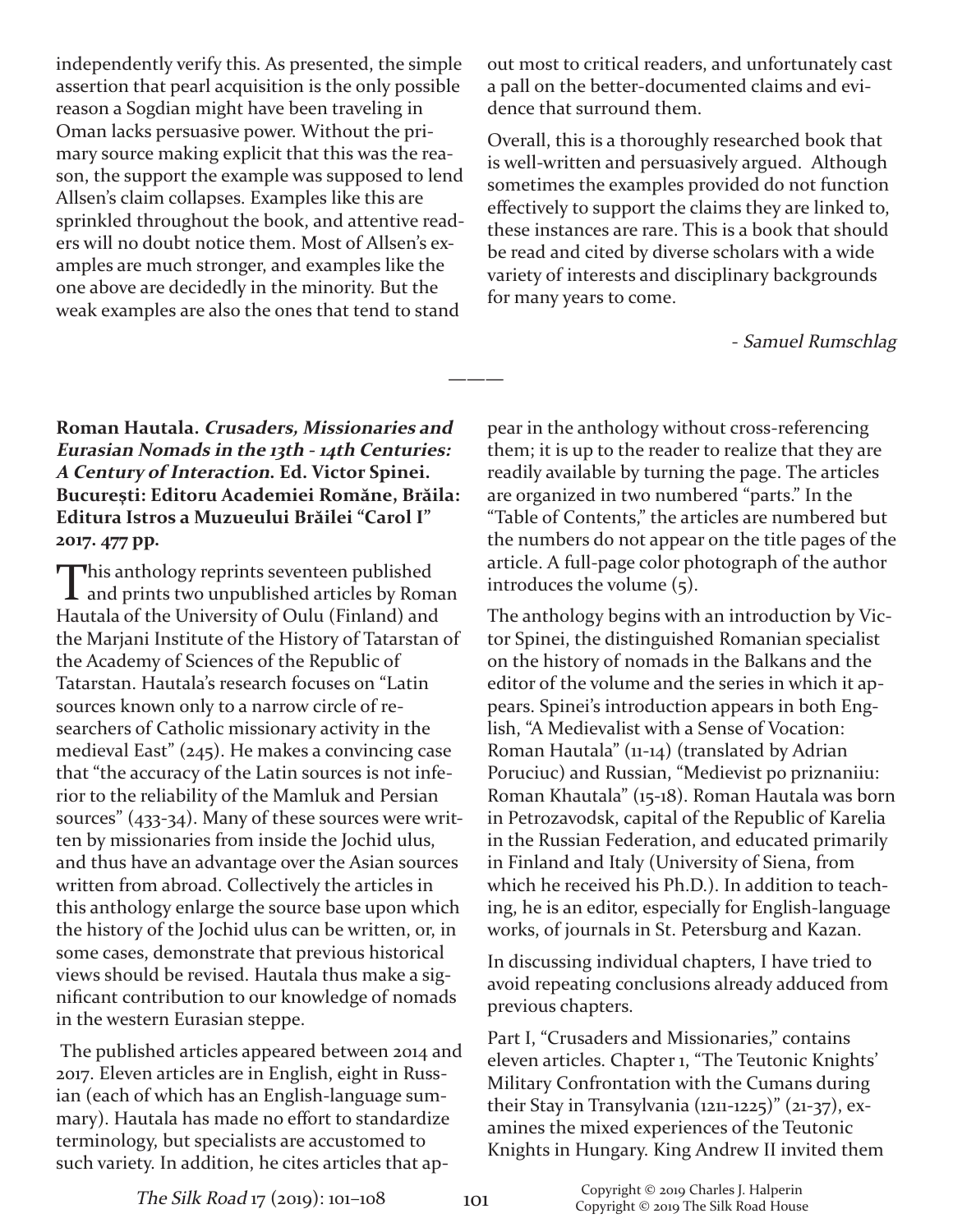to settle in Burzenland, through which Cumans entered Transylvania to raid. Under the Teutonic Knights' protection, it began to recover, but tensions between the Knights and the king over intrusions into royal estates, illegal movement of Hungarians and Szekelys back into the region, the construction of forbidden stone castles instead of wood, and the minting of coins by the Knights led eventually to forcible expulsion. The pope, patron of the Knights, blamed Hungarian politics. This article sets the stage for one of the themes of the anthology, namely, the connection between the countries of Eastern or East-Central Europe-

Hungary, Poland, and Lithuania—and the nomads of the steppe.

Chapter 2, "Gramoty vengerskogo korolia Andreia II, predostavelnnye tevtonskim rytsariam v Transil'vanii: latinskie teksty, perevody i kommentarii" (39-65), contains Latin texts and fully annotated Russian translations of four royal charters issued by Andrew II dealing with the Teutonic Knights' settlement in Transylvania. The letters are printed not from the lost originals but from papal epistles which quoted them verbatim. Hautala rejects arguments against the authenticity of the fourth letter. A theme that shows up here—Hungarian pretensions to the East Slavic principalities of Galicia and Volynia —reappears later in the anthology.

Chapter 3, "Information of the Latin Sources about the Relations between the Kingdom of Hungary and the Cumans on the Eve of the Invasion of Batu in  $1241$ " (67-93), deals with efforts at first by the Dominicans (Order of Preachers ) and later the Franciscan (Minorites) to convert the Cumans in Hungary. In 1228 the Pope established a Cuman bishopric, probably in the territory formerly occupied by the Teutonic Knights. The friars and the pope were too optimistic about the prospects for

conversion and sedentarization of the Cumans. The Cumans' nomadic life-style made adherence to the year-long liturgical calendar difficult. So did the presence of Orthodox Vlachs in the region. There were also jurisdictional disputes between the Cuman bishop and the bishop of Transylvania and the archbishop of Esztergom, and fiscal competition between the hierarchs and the crown.

Chapter 4, "Svedeniia o zavolzhskikh mad'iarakh v latinskikh istochnikakh XIII-XV vekov" (95-124), addresses the Latin sources concerned with "finding" the Trans-Volga Magyars living in "Great Hun-

> gary," putatively the Hungarian Urheimat (prarodina). The Dominican Julian composed a "Letter about the way of life of the Tatars" and a brother Ricardus transcribed Julian's account of his mission to Grand Bulgar and Great Hungary. The Mongols seem to have deported the Trans-Volga Magyars, because there are no further references to Great Hungary in the fourteenth century, although the Mozhars in the Kasimov Khanate may be their descendants. Hautala prudently avoids walking into the briar patch of the ethnic relationship between the Magyars and the Bashkirs.

> Chapter 5, "Zapis' brata Rikardusa ob otkrytii Velikoi Vengrii (nachalo 1236 goda)"

 $(129-45)$ , is devoted only to the text by Ricardus, for which Hautala supplies an annotated Russian translation. Several passing observations in the text resonate with material in other chapters. The friars posed as merchants; the close connection between Italian merchants and the Catholic missionaries is discussed below. Ricardus records that Julian and his party were treated most hospitably by Muslims; by the fourteenth century under the Mongols, Muslims were not always as welcoming. A unnamed Mongol envoy of undisclosed ethnicity supposedly spoke Hungarian, Russian, Cuman,

ROMANIAN ACADEMY INSTITUTE OF ARCHAEOLOGY OF IASI **ROMAN HAUTALA** 

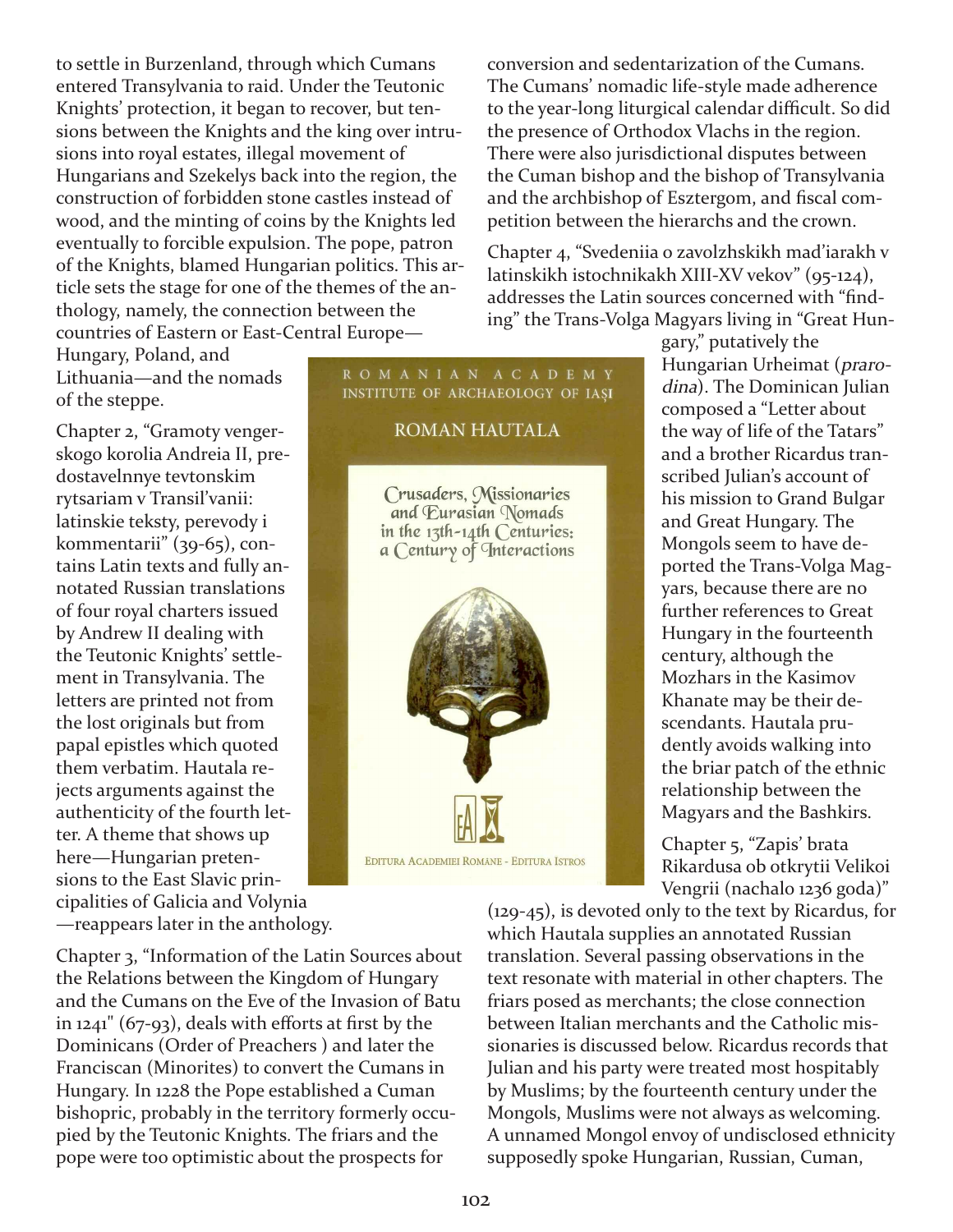Teutonic (German?), Saracen (Arabic?) and Tartar (Turkic or Mongol?); Hautala does not comment on the plausibility of so polyglot an envoy at this time. Nor does he comment on the mistaken and optimistic expectation that Rus' Prince Yurii Vsevolodovich was expected to join the Catholic Church. The theme of papal attempts to convince Rus' princes to abandon the Byzantine Church also recurs below.

Chapter 6, "Pis'mo Ladislava, frantsikanskogo kustodiia Gazarii (Kaffa, 10 aprelia 1287 goda)" (145 51), pertains to a fascinating incident of socio-religious interaction between Catholics and Muslims. Father Ladislaus was a Franciscan custodian in Gazaria (the North Black Sea coast). Muslims in Solkhat in 1286 demolished a church in order to silence its bell. The Franciscans complained to Khan Tula-Buga and Nogai,<sup>1</sup> who dispatched representatives, backed up by troops, to punish the offenders severely, to compensate the Franciscans for their losses, and to authorize them to build three churches with bells. Although the representatives were Muslims, they carried out their orders faithfully. Royal patronage of Catholic missionaries was essential in the Jochid ulus. Ladislaus's letter also recounts that the senior wife of Nogai wanted to be baptized by a Catholic, much to the chagrin of Armenian and Greek clergy. The multi-denominational presence of Christians among the nomads and their competition strikes a familiar note. A former Nestorian interpreter, now a Catholic, also shows up. Supposedly a Franciscan cured a woman of a demon, which shamans had failed to do, so she and her husband converted, a typos.

Chapter 7, "The Franciscan Letters from the Golden Horde: Evidence of the Latin Sources against the Thesis of the Total Nomadic Islamization in the Early Reign of Uzbek Khan (1312/1313  $1341$ )" (153-158), accomplishes exactly what the title indicates. Evidence that Catholic missionaries preserved the royal privilege of freely traveling about the steppe among the nomads to spread the Catholic faith impugns the thesis, spread by Uzbek himself to enhance his reputation among Muslim monarchs, specifically the Mamluks, that early in his reign after his conversion to Islam he had exter-

<sup>1</sup>Hautala does not allude to the lack of consensus on Nogai's Chinggisid status.

minated advocates of other religions and Islam had been spread universally. Clearly Uzbek's change of confession did not induce him to ban or even restrict Catholic missionaries in the Jochid ulus. Modern studies declare that Uzbek made Islam the "state religion" of the Jochid ulus, an error that this reviewer has certainly committed, but the Mongols had no concept of a "state religion." Islam did significantly increase in the cities of the Jochid ulus, but not among the nomadic majority of the population. Hautala comments that the friars felt safer among the nomads than in the more Islamicized cities, as the actions of the Muslims in Solkhat just discussed indicate. Nevertheless, the nomadic Mongols clung fervently to the religion of their ancestors, which seems here to mean the traditional steppe "paganism," not Islam. Of course, the Franciscans much exaggerated their success, both quantitatively, as a percentage of the population, and qualitatively, claiming converts among the Chinggisid elite. Hautala pays particular attention to a garbled account that Khan Toqta had adopted Catholicism. The spread of Islam is better documented in the Ilkhanate than in the Jochid ulus.

Chapter 8, "Dva pis'ma frantsiskantsev iz Kryma 1323 goda: latinskii tekst, russkii perevod i kommentarii" (177-212), again provides an annotated Russian translation of Latin texts, in this case two epistles from Franciscans in the Crimea in 1323 to a consistory of the Franciscan order and to the Papal curia at Avignon. The first extolled martyrs in Western Asia, the second overestimated missionary success in Crimea in order to inspire recruits. The details of the letters are consistent with those in a 1320 letter written in Bashkiria (now Bashkortostan) by Iohanca (Johanka), for which Hautala supplies quotations in his footnotes. These letters abound in fascinating details of daily life of both nomads and missionaries. Supposedly Hungarian, German and English friars were far more adept at learning the Cuman language in order to preach than those from the Mediterranean, France and Italy. Italian merchants purchased boys as slaves and donated them to the friars to be converted and raised as Catholics and trained as missionaries who would have the linguistic and cultural advantage of their Cuman birth. The letters also illuminate Mongol diet and dress, although their authors did not always agree with each other, for example,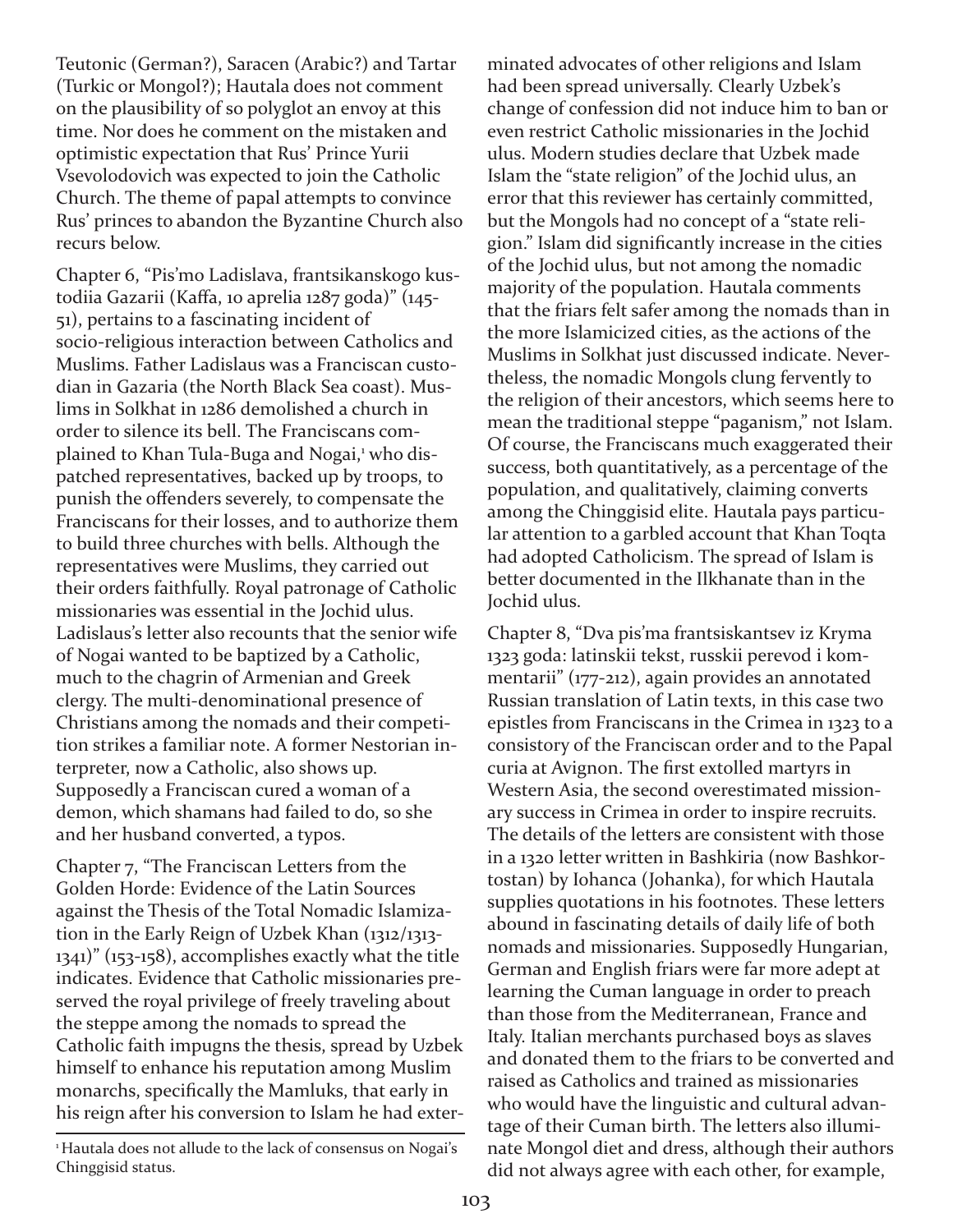on the cost of silk clothing. According to these letters and Iohanca's, "nomads" hated "Saracens," meaning Islam had not acquired significant adherents in the steppe. The missionary-merchant nexus began as soon as a friar decided to go to the Jochid ulus; the sea route, via the Black Sea, accompanying merchants, was highly recommended over the unsafe land route. These Franciscans did not mention Uzbek's conversion; as we shall see, some Rus' chroniclers were seemingly disinterested in that event when they did mention it.

Chapter 9, "Catholic Missionaries in the Golden Horde" (213-20), highlights both adaptation to convert nomads in the form of five mobile residences, felt-covered tents, that could accompany nomadic movement, and conversion top-down, beginning with members of the elite such as the Alan leader of Vosporo (Kerch), Millenus, and the sons of the thousand-man Tharmagar and Estokis, master of Bashkiria.

The previously unpublished Chapter 10, "Western Missionaries and Merchants: An Example of Cooperation within the Framework of the Mongol Empire" (221-43),<sup>2</sup> does not confine itself to the Golden Horde. Venetian merchants purchased land for churches in Khanbaliq and North China. At most the Pope and the missionary orders provided transport, but once onsite missionaries relied on locals, Christian and non-Christian, for financial assistance. Supposedly the cathedral in Samarkand was built through the generosity of a Chaghadaid khan cured of a cancer by a Franciscan, which sounds familiar. Another Chaghadaid khan donated the land for a church in Almalyk. However, Italian merchants were the greatest benefactors of the missionaries. Of course, there were tensions between the missionaries and the merchants, up to and including excommunications, but the friars sought and received Papal dispensation to ease the forbidden degrees of consanguinity for marriage to facilitate marriage among the small Catholic communities. Mongol patronage of the missionaries derived in part from a desire to please the merchants who provided revenue from commerce. Popes emphasized their own patronage of the missionaries in letters to the Mongol Great Khans and the khans of the Jochid

<sup>2</sup> Hautala thanks Stephen Pow for assistance in Chapters 10 and 11.

and Chaghadaid khanates.

Chapter 11, "Latin Sources on the Missionary Activity of the Franciscans in the Golden Horde during the Reign of Uzbek Khan (1313-1341)" (245-66), also previously unpublished, completes Part I. The popes and the orders of friars attributed their overall failure to convert Uzbek or his people to a shortage of missionaries, but their calls for reinforcements met little response. Misinformation, sometimes akin to wishful thinking, marred relations between the popes and the Jochid khans. The pope thought permission for churches to ring their bells applied not just to Solkhat but everywhere; the khans thought otherwise, although when there was a ban on bell ringing it did not reach Caffa. Only a secular Mongol judge saved the life of the Franciscan Johanca after he denounced Islam as a false faith. Sometimes Catholic apostates to Islam were forgiven upon repentance.

In Part I, Hautala rightly questions the inevitability and speed of the conversion of the Jochid ulus to Islam. Historical "inevitability" is always unprovable, and optimistic assertions on the spread of Islam in the Jochid ulus are no more credible than optimistic expectations of the spread of Christianity. However, we might have doubts that more Franciscans and Dominicans could have altered the religious path the Jochid ulus eventually took. Catholic influence derived from a tiny number of foreign missionary friars, but Islamic influence derived first and foremost from urban regions of the Jochid ulus—Volga Bulgaria and Khwarizm—that were Muslim before they were conquered by the Mongols, and the massive Muslim Central Asian establishment, who had much greater access to Horde urban residents and nomads than did distant Rome.

Part II, "The Mongols in the East of Europe" contains nine articles. Its source base continues to be Latin sources, but sometimes those sources tell us more about the fantasies of their authors and audience than about the nomads. Chapter 12, "Early Latin Reports about the Mongols (1221): Reasons for Distortion of Reality" (269-87), explains the anomaly that these early reports accurately attested the Mongol conquests in Western Asia but perceived them through the distorting lens of the legends of the peoples of Gog and Magog of the "Alexander Romance" and of Prester John. Western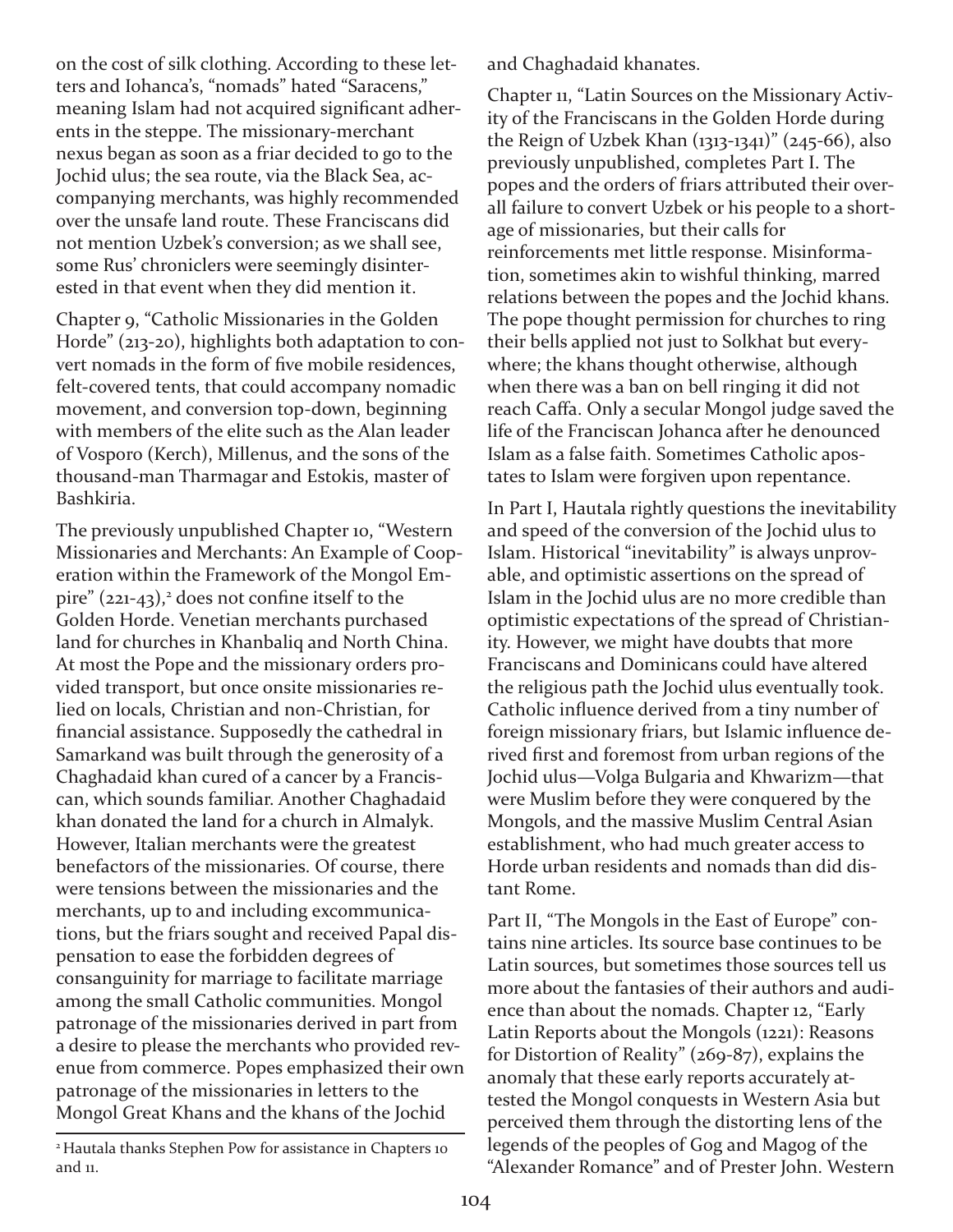Catholics believed that the Mongols wanted to believe, which is what their Nestorian informants told them: that the Mongols were or would soon become Christians who would vanquish Islam.

Chapter 13, "Istoriia deianii Davida, tsaria Indii (1221): latinskii tekst, perevod i kommentarii"  $(289-311)$ , provides a Latin text and annotated Russian translation of the "History of the Deeds of David, King of the Indies" (from the Prester John legend) contained in the seventh letter of Catholic Archbishop of Acre Jacques de Vitry sent to the West on April 18, 1221. It provided the most comprehensive distorted history of the victories of Khwarazmshah Ala ad-Din Muhammed II, Naiman khan Kuchlug, and Genghis Khan, all attributed to the fictional Christian "King David," a potential Crusader ally. Hautala leaves open the question of whether the Georgians invented the crosses on the standards of the Mongols, designed to confuse Christians, or whether they merely misinterpreted sketches of birds on the standards as crosses. We know from Mongol ultimata of the period that the Mongols were devoted to the Great Blue Sky and carried the nine-tail banner of Chinggis Khan. The Mongols were more than willing to send Muslim envoys to Muslim targets of conquest and Nestorian envoys to Christian targets of conquest, and were more than ready to use deceit in battle (like mounting dummies on horses). However, using Christian standards sounds improbable.

Chapter 14, "Latins Sources' Information about the Mongols Related to their Re-Conquest of Transcaucasia"  $(313-30)$ , clarifies the stages of Latin perception of the Mongols. By the early 1230s Catholic writers had learned that the Mongols were not Christian and were not intent on liberating Jerusalem from the Muslims. Nor were they led by "King David." Rather, they were chasing Muhammed Khwarazmshah. Some, like the Latin Patriarch of Jerusalem, presented the Mongols as "virgin barbarians," tall and beautiful, but later depictions describe them as ugly. Even with accurate information, some Latin writers believed or hoped that the Mongols would still aid Christians, if only indirectly by weakening Muslims. On the eve of the Mongol invasion of Eastern Europe, the pope had no inkling of the reality that the Mongols were far more dangerous than Muslims.

According to Chapter 15, "Latin Sources on the Religious Situation in the Western Mongol Uluses in the Late 13th - Early 14th Centuries"  $(331-45)$ , the prevailing opinion of Russian, Tatar, and Western historians is that political and economic processes made the conversion of the Ilkhanate and the Jochid ulus to Islam inevitable. Personal religious orientation did not play a significant role in this development. Only Charles Melville has presented a modification of this theory for the Ilkhanate: the support of influential Muslims influenced Ghazan's choice. Rather, to Hautala, Islam spread more rapidly among the nomads than the officials of the government (in contrast to the situation in the Jochid ulus?). In the cities and in Catholic perception, world religions, including Buddhism, Islam, and more than one Christian denomination, were competing for the adherence of the Chinggisid rulers. Adherents of each faith interpreted the contradictory information at their disposal of the religious preferences of the Mongol elite in their own favor.

Hautala's discussion of the methods of nomadic evangelization are quite interesting. The "Codex Cumanicus" used Kipchak vocabulary and folk material to explicate Christian dogma to potential converts. Papal diplomacy with the Ilkhans was quite pragmatic: in return for conversion the popes offered the Ilkhans a military alliance. Of course, the friars used persuasion to spread the faith, particularly the theology of salvation.

Catholic missionary efforts toward the Mongols, both sedentary rulers and nomads, might fruitfully be explored within a broader context by comparing them to the evangelization of non-nomadic "barbarians," the Germanic tribes in late Roman and early medieval times. However, the coercive conversion program of crusading knights in Eastern Europe against Balts and Slavs would provide no useful guidance on this issue.

At 78 pages in length, Chapter 16, "Ot Batu do Dzhanibeka: voennye konflikty Ulusa Dzhuchi s Pol'shei i Vengrei"  $(347-425)$ , is by far the longest in the anthology. Utilizing Hungarian, Polish, and German chronicles in Latin, Papal letters, and Russian and Mamluk sources, it provides a detailed narrative of conflicts between the Joshid ulus, on the one hand, and Poland and Hungary, on the other, from the thirteenth century conquests and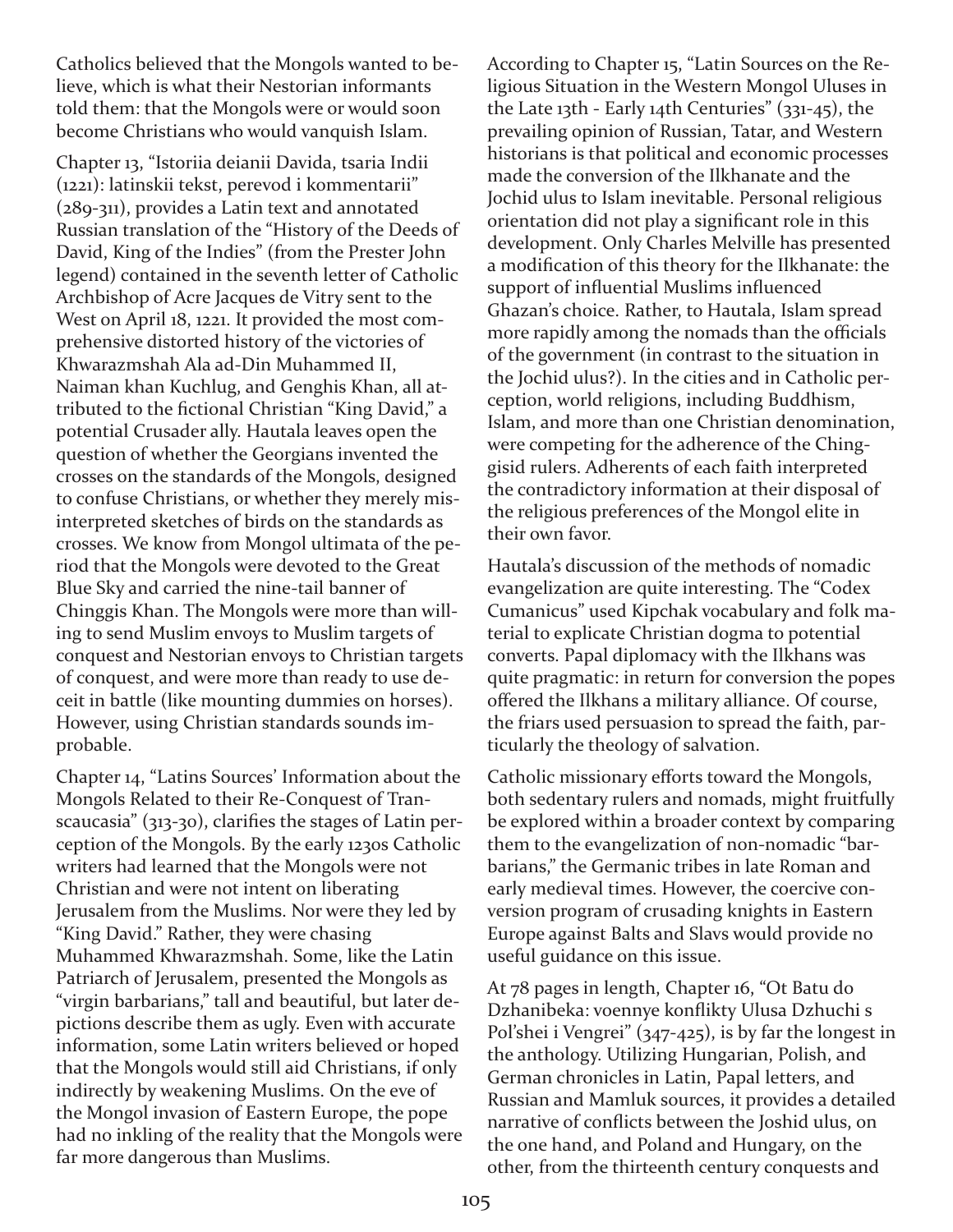reign of Batu to the reign of Janibek, son of Uzbek  $(1342-1357)$ , on the eve of the "great troubles" in the Jochid ulus of the 1360s and 1370s. This narrative foregrounds two salient features of Mongol-East European relations in the thirteenth and fourteen centuries. First, the Jochid ulus never renounced its sovereignty over Galicia-Volynia in modern Ukraine nor its right to receive tribute from those lands, regardless of which East European power occupied them. In pursuit of that revenue, the Jochid ulus made and broke alliances with all the parties involved. Second, Lithuania, Poland, and Hungary were, despite vehement papal criticism, willing to pay that tribute to the Mongols rather than risk full-scale military confrontation. Of course, everybody raided everybody else regardless of political and diplomatic arrangements.

Hautala, relying on papal sources, asserts that before he became grand prince, Alexander Nevsky personally declared his loyalty to the Pope. The pope was dissatisfied with this agreement precisely because it was personal, not political, but when the Mongols recognized Nevsky's accession to the grand-princely throne of Vladimir, Nevsky no longer needed the security of papal favor and he repudiated his declaration  $(357-58)$ . Even such a temporary lapse of fidelity to Orthodoxy is hardly consistent with Nevsky's idealized image in his vita or Eisenstein's film, but some historians in Russia do accept this narrative.

Hautala suggests that the 1259 Mongol invasion of Eastern Europe may have been more than just an attempt to create a defensive perimeter for Galicia-Volynia, by then fully under Mongol control, but actually preparation for a major invasion of Eastern Europe, aborted by the break-up of the World Mongol Empire (370). Berke had demanded Hungarian subordination to the Jochid ulus, with a dynastic intermarriage of King Istvan V or a son to a Chinggisid princess, as part and parcel of his receiving Mongol military help against Poland. Istvan V refused, precipitating another Mongol invasion of Hungary.

I am inclined to believe that by 1259 the Jochid ulus was far more committed to fighting the Ilkhanate for Azerbaijan than invading Poland, Hungary, or Bohemia. Nevertheless, Hautala does convincingly demonstrate that the Jochid ulus remained a major player in East European affairs

long after the campaign of  $1240-1241$ .

Chapter 17, "Latin Sources on the Religious Situation in the Golden Horde in the Early Reign of Uzbek Khan"  $(427-37)$ , explains that the 1323 Franciscan letter from the Crimea "intentionally or unintentionally distorted reality." Latin and Asian sources must both be examined critically  $(433-34)$ .

Chapter 18, "Iarlyk khana Uzbeka frantsiskantsam Zolotoi Ordy 1314 goda: latinskii tekst, russkii perevod i kommentarii" (439-54), provides a Latin text and annotated Russian translation (the first in any modern language) of Khan Uzbek's grant of privileges (iarlyk) to the Franciscan Order in 1314. Hautala infers that "apparently" the original, which survives only in Latin translation, was written in the Khwarezmian idiom of the Kipchak language, following the view of István Vásáry that in the 1280s that idiom had become "official." (I wonder if the notion of an "official" bureaucratic language is as anachronistic as the concept of a "state religion.") The charter links itself to previous charters from Mengu-Timur and Toqta, also not extant, but attesting to continuity in the Horde policy not only of religious toleration but also of freedom of proselytization. Imperial charters became invalid upon the death of the khan, so they had to be reissued by the new khan. Presumably Hieronym, from Catalonia, bishop of Kaffa, was the recipient of the charter.

Chapter 19, "Russian Chronicles on the Religious Policy of Khan Uzbek (1313-1341) and his Relations with the Principalities of North-Eastern Rus" (455-77), concludes Part II and the anthology. Hautala cites it as "forthcoming."3 Although Islamic sources record Uzbek as repressing amirs who opposed Islam, fierce nomadic opposition precluded coercive conversion to Islam, and Uzbek maintained the Chinggisid policy of tolerating all faiths. The Russian chronicles contain very little information on Uzbek's enthronement. Most chronicle compilations (svody) arose only a century or two after Uzbek's reign. "Probably, Russian compilers in the 15th 16th centuries did not consider events of 13121313 so important to give them any attention." In general, they were "little interested in events in the Horde and focused on description of only

<sup>&</sup>lt;sup>3</sup> "In press" (Russian *v pechati*). In the anthology the citation lacked only the pagination. The updated citation is Zolotoordynskoe obozrenie, tom 5, no. 4, 2017, 736-55.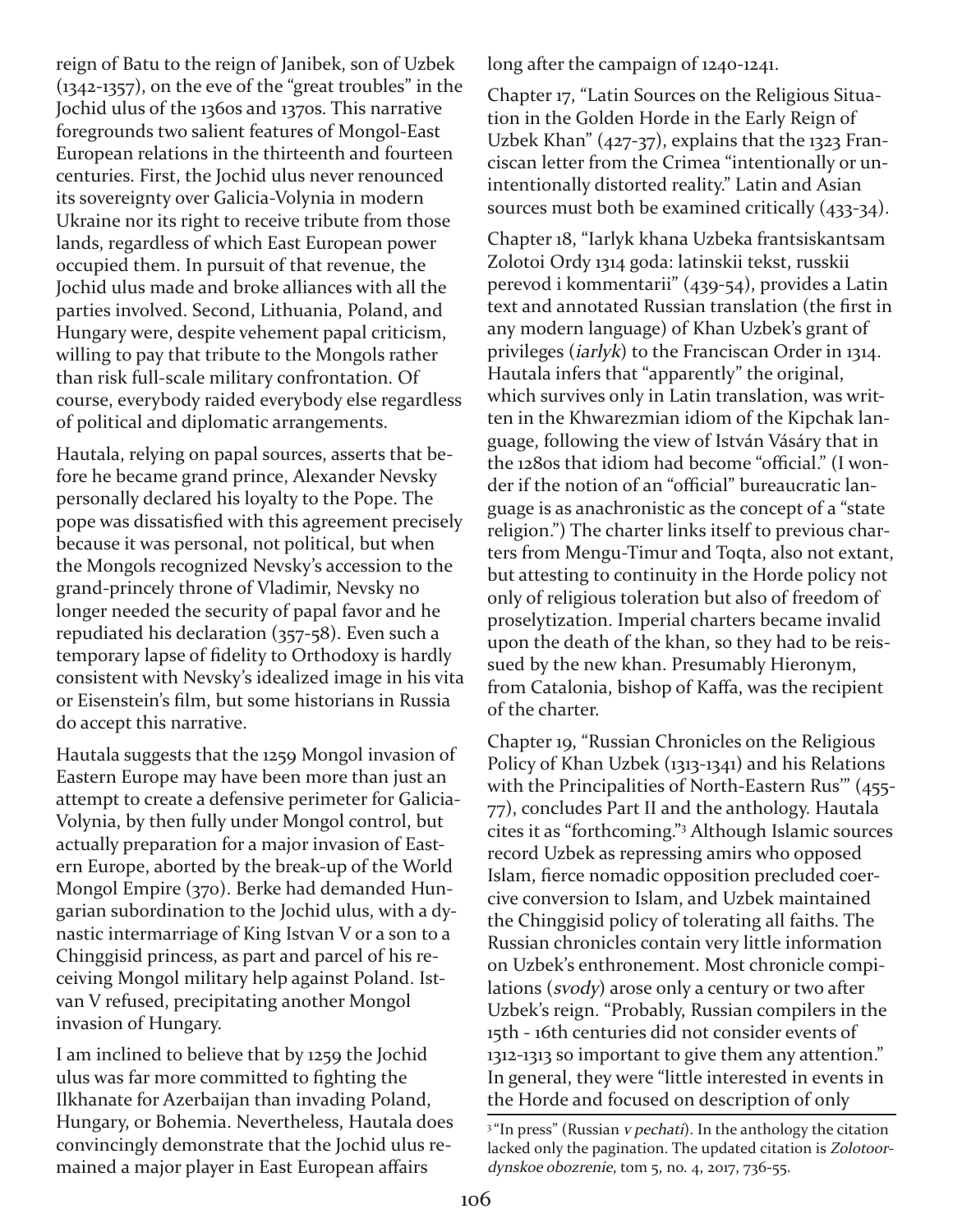those events that were directly related to the Russian principalities and their rulers." Russian chronicles paid "so little attention" to Uzbek's Muslim sympathies because they did not affect his Orthodox subjects (461). Uzbek's charter to the Russian Orthodox Church, forged during the 1540s, was based upon the charter he actually issued. Uzbek tolerated both Orthodox and Catholic Christianity in the Jochid ulus. He supported the Orthodox metropolitans, who in turn supported the Muscovite princes allied with the Horde.

The "Tale of Mikhail of Tver"  $(466-71)$ , who was executed at the Horde, was composed by an eyewitness, probably his confessor Alexander. The Tverian versions of the "Tale" were more anti-Tatar than the more neutral Muscovite chronicles. Only later versions accused Uzbek of persecuting Christians after his conversion to Islam, and even then the connection to his execution of Mikhail is unclear. The villain in the "Tale" is the ungrateful Kavgadyi, whose life Michael spared after he had defeated and captured him. Some chronicles accused Uzbek of being a "lawless tsar" but others omit the accusation and praise him as a just ruler. The "Tale" contains a completely accurate account of the Horde's nomadic itinerary, "but it was hardly the author's intention to acquaint the readers with the activities of the khan's camp" (470).

That the Tatar envoy Shcholkan intended to convert the residents of Tver in 1327 is probably a later invention, influenced by Edigu's assault on Moscow in 1408 (471-74). Therefore Uzbek's conversion did not have a significant impact on the character of his reign. I would argue that if someone forged Uzbek's charter in the 1540s, then his actual charter must not have survived.

Uzbek's conversion certainly did not impugn the traditional Mongol policy of religious toleration, and Tverian and Muscovite chronicles were hardly non-partisan in evaluating the actions of their respective rulers. However, Hautala's analysis treats the reconstructed Trinity Chronicle (Troitskaia letopis') as if it were a text, which it is not. <sup>4</sup> Uzbek's sister, married to Prince Yurii Daniilovich of Moscow, was named Konchaka, not Konchak; <sup>5</sup> her

5Konchak was the name of a Cuman beg in the late twelfth

baptismal name was Afagiia. Hautala does not take into account the broader context of Rus' attitudes toward the Chinggisids as legitimate rulers, epitomized by translating "khan" as "tsar'," the translation of the title of the Byzantine emperor, basileus. Because of the distinction between Rus' attitudes toward the Tatars and toward the khans, the "Tale" can be seen as neither pro- nor anti-Tatar.<sup>6</sup> Whether the author of the "Tale" intended to convey information about the Horde to his audience is a moot point; he did convey such information. On the whole, the Rus' sources provide a wealth of information on the Tatars, although undoubtedly much less than they possessed. <sup>7</sup> The fantastic allegation that Shcholkan intended to convert the Tvreians to Islam probably reflected not the three texts about Emir Edigu's siege of Moscow in 1408 he is not accused of trying to convert the populace of Moscow to Islam<sup>8</sup>—but the equally baseless accusations against Grand Prince Vasilii II during the Muscovite dynastic wars of the 1430s and 1440s. 9 Finally, even if Uzbek's conversion did not immediately alter the religious confession of all his Tatar subjects and never undermined Tatar policy toward Rus' Orthodox Christianity, his conversion to Islam definitely aided and abetted the long-term conversion of the Tatars, urban and nomadic alike, of the Jochid ulus to Islam. Every khan after Uzbek was a Muslim.

century, immortalized in the "Lay of the Host of Igor'" (Slovo <sup>o</sup> polku Igoreve) for capturing Prince Igor' Sviatoslavich. <sup>6</sup>Ch. Gal'perin, Tatarskoe igo. Obraz mongolov v srednevekevoi Rossii, tr. M. E. Kopylova, ed. Iu. V. Seleznëv (Voronezh: Izdatel'stvo Voronezhskogo gosudarstvennogo universiteta, 2012), 97-102.

7Charles J. Halperin, "Know Thy Enemy: Medieval Russian Familiarity with the Mongols of the Golden Horde," Jahrbücher für Geschichte Osteuropas 30 (1982): 161-75, reprinted in Halperin, Russia and the Mongols: Slavs and the Steppe in Medieval and Early Modern Russia, ed. Victor Spinei and George Bilavschi (Bucarest: Editura Academiae Romane, 2007), 43-61.

<sup>8</sup> Gal'perin, Tatarskoe igo, 161-67.

<sup>9</sup> In analyzing the attitudes of Russian chronicles toward the Tatars, Hautala does not engage Donald Ostrowski's paradigm. For a response to Ostrowskii see Charles J. Halperin, "Paradigms of the Image of the Mongols in Medieval Russia," in Volker Rabatzii, Alessandra Pozzi, Peter W. Geier, and John R. Krueger, ed., The Early Mongols: Language, Culture and History: Tümen tümen nasulatugai: Studies in Honor of Igor de Rachewiltz on the Occasion of His 80th Birthday (Indiana University Uralic and Altaic Series vol. 173; Blooming $ton, 2009)$ , 53-62.

<sup>4</sup>Charles J. Halperin, "Text and Textology: Salmina's Dating of the 'Chronicle Tales' about Dmitry Donskoy," Slavonic and East European Review 79 (2001): 248-63.